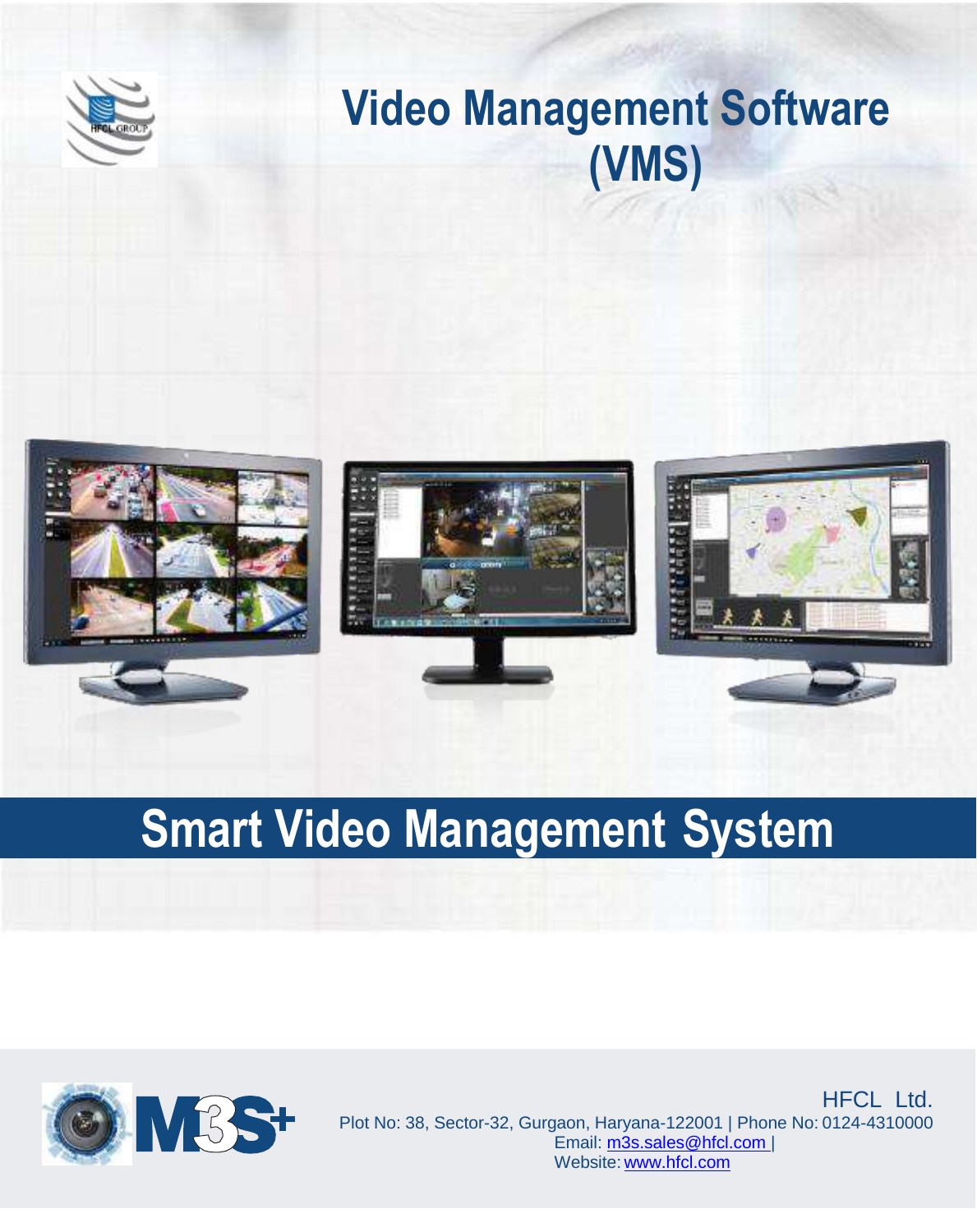# **M3S<sup>+</sup>Video Management Software**

M3S<sup>+</sup> is our core technology platform for all video management solutions. This platform can be used as a standard application and also to create solutions, specific to the customer's requirements / situations. M3S<sup>+</sup> platform along with its suite of applications and modules is self-sufficient to deliver end to end solution, however it integrates and works with various niches and third party systems to deliver a unified user experience, thanks to its flexible and open architecture design.

The platform is modular and scalable in nature, making it suitable for simple standalone video applications to large scale citywide deployments. It is also designed as a make/brand agnostic when it comes to camera hardware and uses off the shelf IT hardware.

Following Solutions/Applications are offered on our core Platform M3S<sup>+</sup> .

- Video Management System
- Suite of Video Analytics for a variety of Applications
- Automatic Number Plate Recognition (ANPR) System
- Red Light Violation Detection (RLVD) System
- Dynamic Incident Detection (DID) System
- Command and Control Centre Application
- APIs for Third-party Integrations

#### 3rd Party Integration

Due to the open architecture, our system provide integration with other software applications through Application Programming Interface (API). Such applications include wide variety of applications such as access control, video analytics, and other alarm and sensor inputs.



# **ASmartVMSNeedsToBe...**

#### M3S<sup>+</sup>

Modular and Scalable

 $\blacktriangledown$ Easily Configurable & User Friendly  $\blacktriangledown$ Should have Intuitive Features and User Selectable Themes  $\blacktriangledown$ Should Meet International Standards  $\overline{\mathbf{v}}$ Proven in Indian Conditions  $\blacktriangledown$ Should use off the shelf IT Hardware  $\blacktriangledown$ Should be able to work with different Camera **Makes**  $\blacktriangledown$ Easy Integration with third party systems / applications  $\blacktriangledown$ Should have lesser overall cost of ownership Should have inbuilt Analytics Modules **To discover more about M3S<sup>+</sup> , get in touch with us.**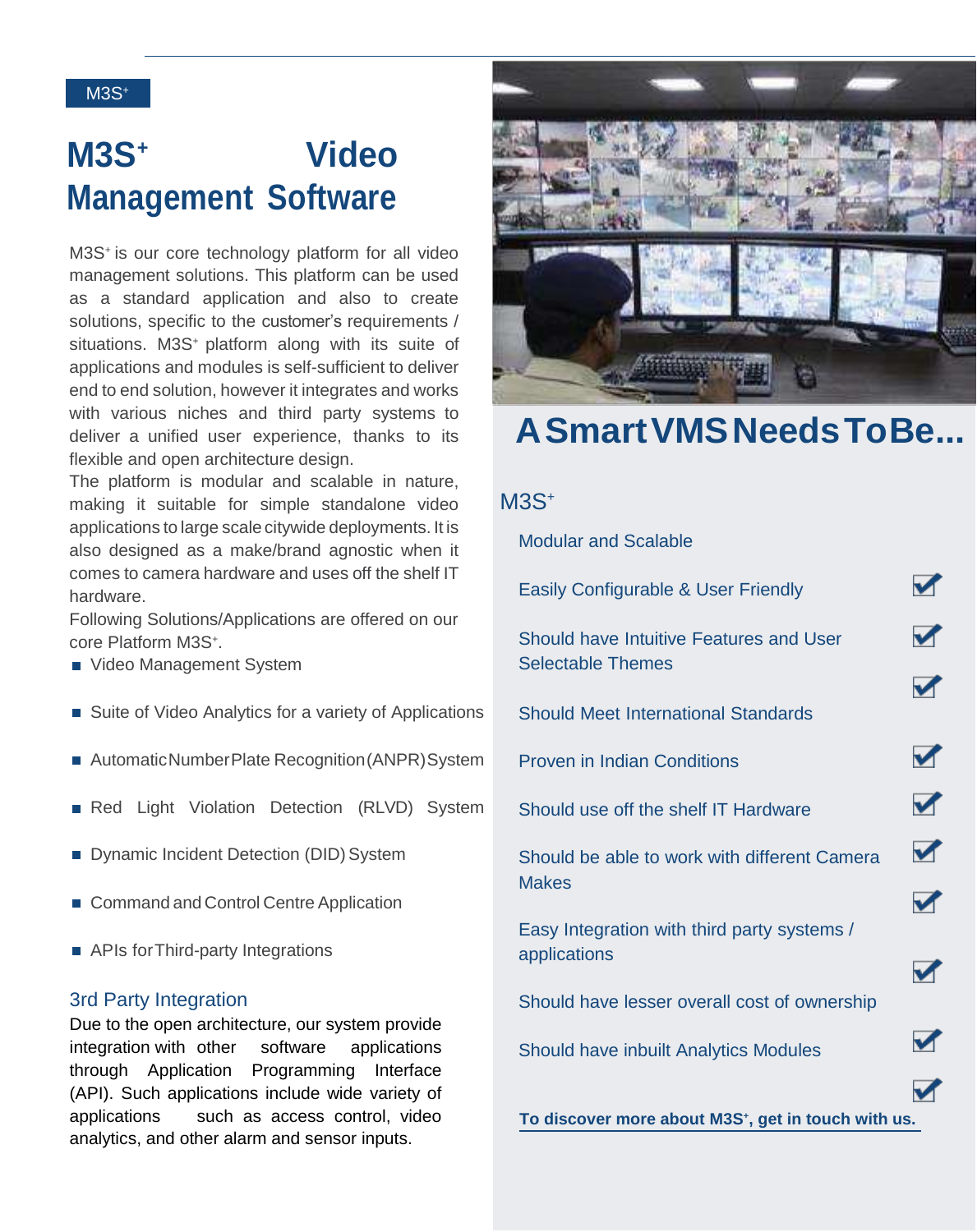## **Typical M3S<sup>+</sup>Solution Architecture**



The M3S+ VMS is a high performance Video Management System which is based on open standard distributed architecture. It provide a scalable and reliable platform to enable customized, network-based surveillance applications. It supports multiple vendor IP cameras and encoder manufacturers within the same system. As the system is Onvif Profile S & G certified, it support integration of ONVIF compliant cameras. It supports cameras which provides edge based motion and tamper detection.

M3S+ VMS is scalable and based on open architecture to support live viewing (For Public - Private Community inclusion and Collaborative monitoring) and automatic transfer of video recorded to the cloud on demand basis based on the age of the video for future scalability. The hosted Cloud Platform can be among the approved vendors as per the GI Cloud initiative from Government of India. The proposed application can provide a single interface to monitor, collaborate and action for both on premises and cloud devices like cameras, ANPR devices etc.

The M3S+ VMS can effectively monitor all the critical operational areas of the locations & fully cover all the access points. This system can be used to achieve following objectives:

- 1. Access points monitoring with motion detection alarms
- 2. Enhancement of operational control by covering critical areas
- 3. Recording of camera outputs for analysing critical events
- 4. Enabling intelligence on Live and recorded video through video analytics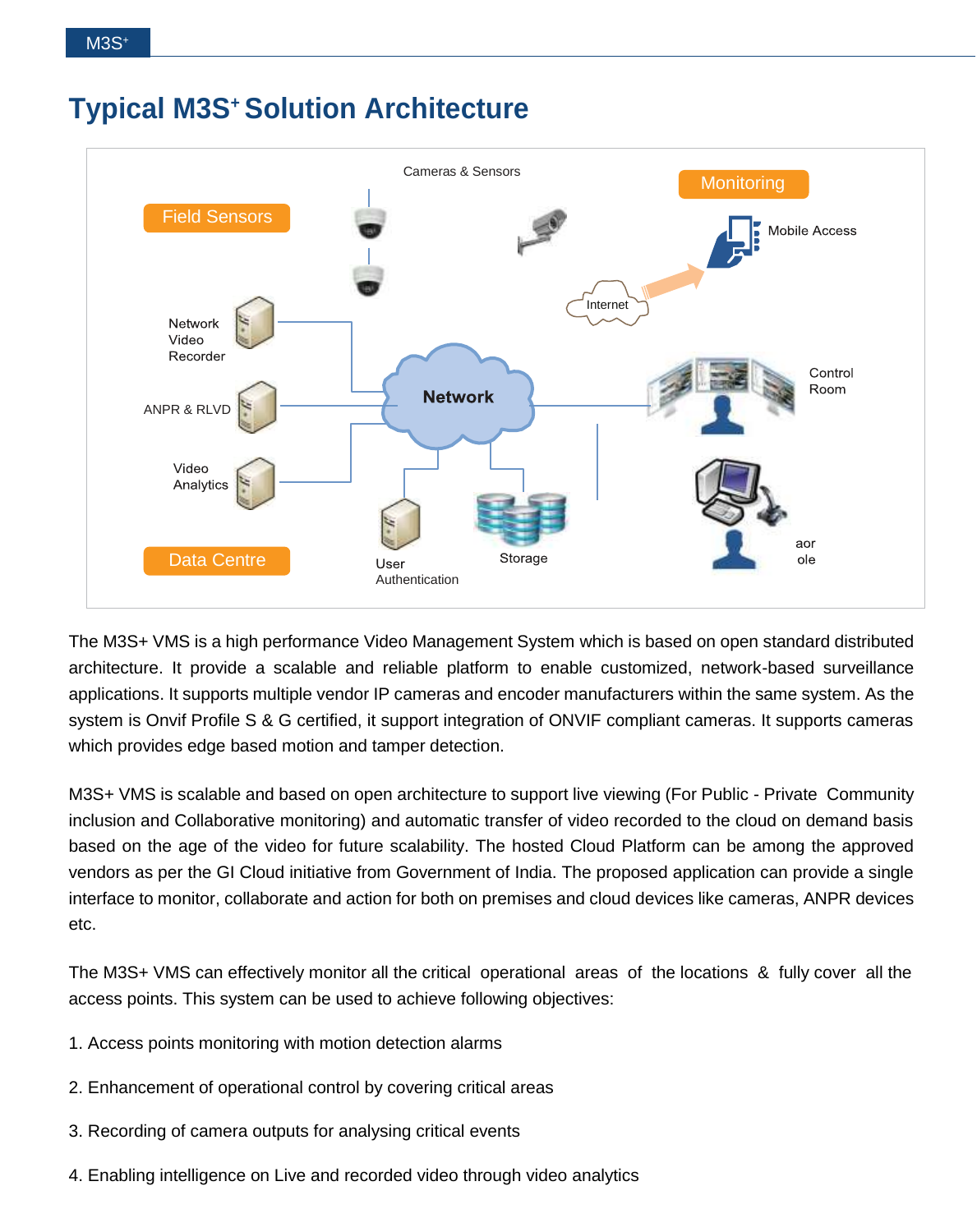# **Key Features**

#### **User Defined Matrix layout**

M3S+ has unlimited and user defined matrix creation and selection. Any unique matrix can be created by the user and the same can be selected on the fly which is an industry first. The conventional method is to have standard templates of matrix, however, given the dynamic nature of the situations being monitored; a user defined matrix with complete flexibility is a big advantage. The system also has the option to assign layouts to multiple users, user groups, remotely and centrally as well.



#### **Device Discovery**

M3S+ VMS supports plug and play feature for automatic hardware discovery mechanism. The system can detect video surveillance devices (cameras) as soon as they are attached to the network. This discovery is supported on different network segments, including the Internet, and across routers with or without network address translation (NAT) capabilities. The automatic discovery and configuration support enables the system to recognize the camera as a video endpoint when any camera is connected to network. It then uses smart port macros to set the right network parameters for the video stream on the network.

#### **Onscreen Tools for Easy and Efficient Operation**

M3S+ provides easy tools for customization of Matrix Windows. The application can be configured to allow simultaneous viewing of up to 25 cameras per workspace, and up to 48 cameras per workstation. It can be used to create video matrix windows for display in separate monitors. The application can be configured in video wall mode and to handle unattended workstations. It can easily use to View cameras, video, view and manage alerts locally and based on graphical map. It allows simultaneous viewing of multiple video panes up to 25 cameras with the 64-bit version of internet explorer.





#### **Map Support**

M3S+ VMS Supports Map integration with Features:

(a) Adding Image Layers to the location map (b) Area Location on Map (c) Add Cameras to Layers on Map (d) Add Image Layers to Map (e) Add Map Server (f) Support Raster Format Images of JPEG/JPG & PNG File & Vector (Shape Files)

#### **Data Security**

M3S+ provides security mechanism such as the use of advanced 256 bit AES data encryption, digital certificates or Watermarking and claims-based authentication to ensure that only authorized personnel have access to critical information, prevent man-in-the middle attacks, and that the data is kept private. The system can be accessed without installing dedicated client software through the use of web browser such as Internet Explorer.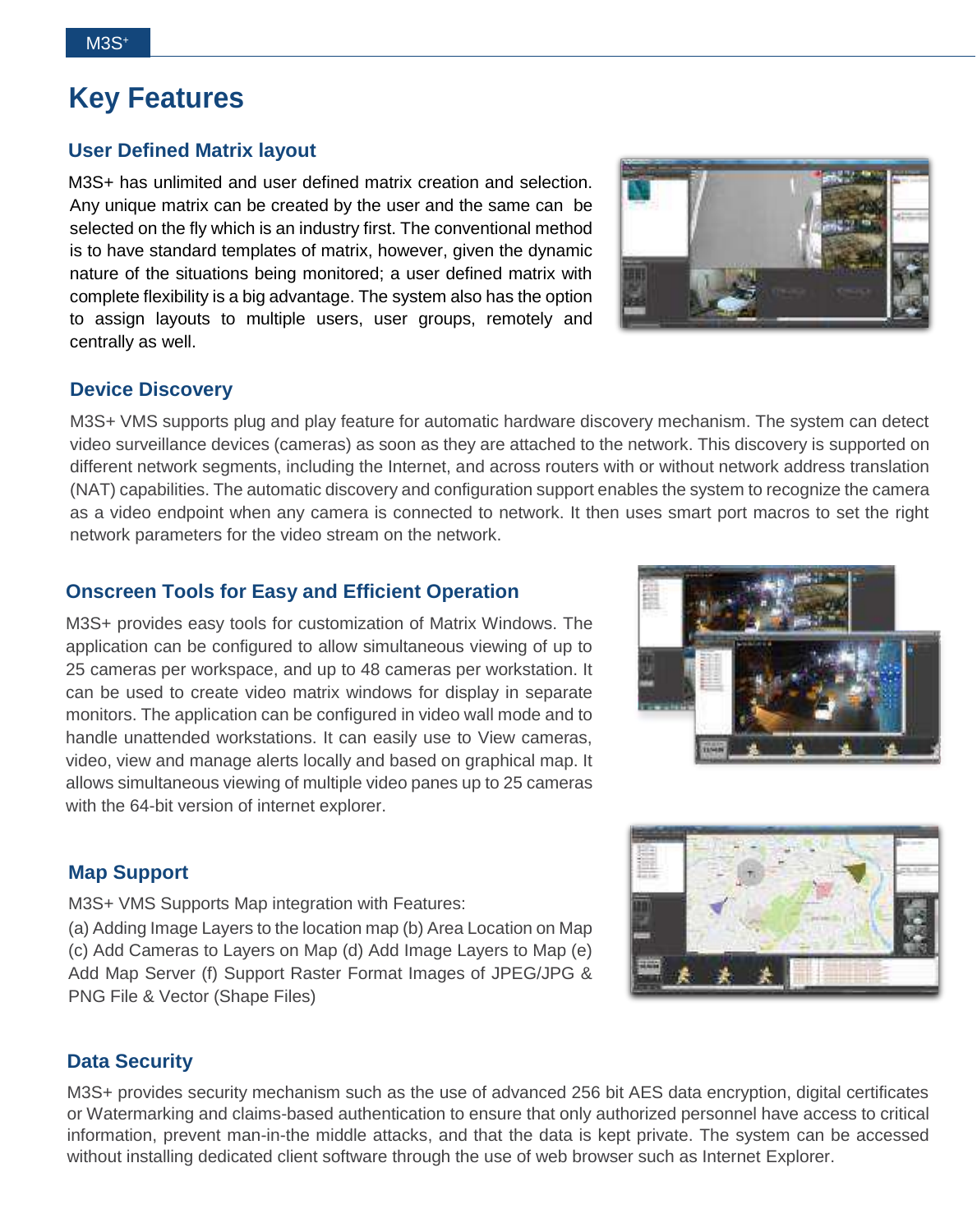#### **Architecture**

It runs in a client server architecture where multiple servers can be added to handle thousands of camera. The system has no limitation on no. of cameras and it is simply dependent on the underlying hardware. With suitable hardware, it can be easily expanded to 10,000 cameras.

To minimize the hardware footprint for the project, M3S+ VMS supports deployment on virtual servers.

The system allows users to access video streams at remote sites from remote servers that have limited outbound bandwidth by optimizing the bandwidth on Wide Area Network (WAN). The video can be delivered to multiple users without placing additional load on the remote locations.

#### **Camera Stream Viewing, Recording & Retrieval**

Our VMS system is based on a distributed architecture which includes different clients (Operator Console) and servers (Video Recording server) to run on different machines. It supports video streams for 30 FPS or higher. For video recordings, the amount of used disk space can be configured to meet the user requirements.

Our system support multiple options to store video on multiple devices such as Servers, direct attached and can augment server internal storage. The video surveillance storage system can store video in loops, one-time archives, or event clips triggered by alarm systems. It also support for RAID 5/6 storage. It support VBR based smart recording which reduces the bandwidth in case of static scene (scene is not changing). The system can be configured to record in high quality in the day or during higher movement and reduce FPS in case of no or less motion.

The system facilitates viewing of live and recorded images and controlling of all cameras by authorized users. The Video Clip Management allow users to view, download and delete clips that are stored on the server.

#### **Application USPs:**

- 1. Allow important video sequences to be protected against normal disk clean-up routines. The protection can be done based on different settings such as - date based, days based or forever.
- 2. M3S+ VMS is Onvif Profile G certified which allow edge-based recording and retrieval capabilities. This include recording on camera's local storage device (such as an SD card) and retrieval from it. The offloading of video from camera can be schedule based, event based or manual.
- 3. Supports live view of surveillance cameras along with recording playback.
- 4. Supports advanced navigation tools such as high speed playback, keyboard based hotkey support, timeline browser and video thumbnail support on the timeline slider.
- 5. Highly configurable recording scheduler (continuous or manual or motion based) for various settings such as recurrence pattern (daily, weekly, specific time and dates) and by specific time ranges (all day, time range, daytime, night time etc.)
- 6. Supports digital Pan-Tilt-Zoom (PTZ) on live video.
- 7. Supports Bulk Action to allow to search and perform administration activities on multiple camera.
- 8. Supports Bulk import of cameras from file such as Excel/ .CSV, or other standard file format.
- 9. Provides mobile application for Android & Apple devices. App features includes recorded video playback, thumbnail video preview, and user profiles that allow multiple users to share a single device.
- 10. Capable to handle both IPv4 and IPv6 Unicast and Multicast traffic with both PIM-SM and PIM-DM support. It can operate in multicast or unicast bandwidth throttling protocol to minimize the network bandwidth. Our system can utilize and support the existing network infrastructure.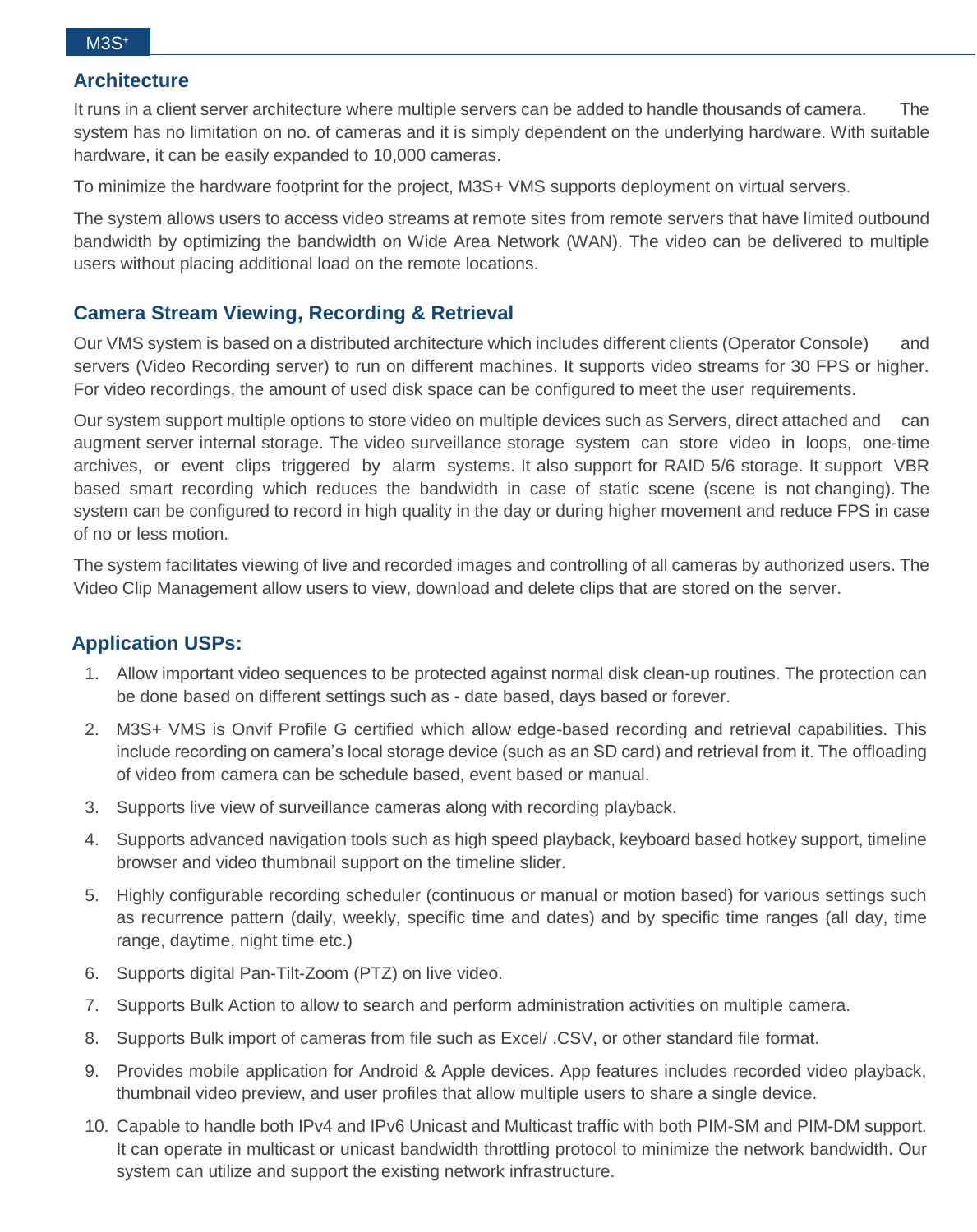#### **Camera Configuration**

The M3S+ VMS system supports a very detailed level device configuration independently for different camera recording. This includes -

- a. Key Frame interval (I-Frame) in seconds or number of frames.
- b. Frame rate, bit rate and camera resolution.
- c. Choice of various compression formats such as H.264, H.265, and MJPEG.
- d. The System supports camera template to define the resolution, frame rate, recording duration, and then apply to a group of cameras. The modification of the template will be reflected to all the cameras under the template.

#### **User & Role Management**

The M3S+ VMS system supports user access authentication, user rights and privileges of all operators through Active Directory and Lightweight Directory Access Protocol (LDAP) server.

The access rights and privileges consist of:

- a. Visibility of devices, live view, playback, AVI/ ASF/ MP4 export, JPEG export, database export, sequences, smart search, input status, output control
- b. PTZ control, PTZ priority, PTZ preset control
- c. Smart/Remote Client live playback/setup, status API, service registration API and
- d. Privileges for the map feature.
- e. Flexible access rights which allow each user to be assigned in several roles where each role define access rights to cameras.

The system allows views to be created which are only accessible to the user, or to groups of users based on different layouts optimized for 4:3 and 16:9 display ratios. It is able to create and switch between an unlimited number of views and able to display video up to 64 cameras from multiple servers at a time.

The system supports Role Based Access to Entire System where various users can access the system using role based single sign-in. Different roles could be defined such as Administrator, Supervisor, Officer, Operator, etc. Apart from role-based access, the system is also able to define access based on location. Other features supported in the Role Based Authentication Systems are as follows:

- a. The Management Module is able to capture basic details of the Personnel & other personnel requiring Viewing /Administration rights to the system. Our system provides interface to change these details, after proper authentication.
- b. Rights to different modules/Sub-Modules/Functionalities are be role based and proper log report is maintained by the system for such access.
- c. Surveillance System can map the cameras to the Personnel from different Monitoring Stations.
- d. The PTZ cameras have provision to specify hierarchy of operators/officers for control of the cameras from various locations.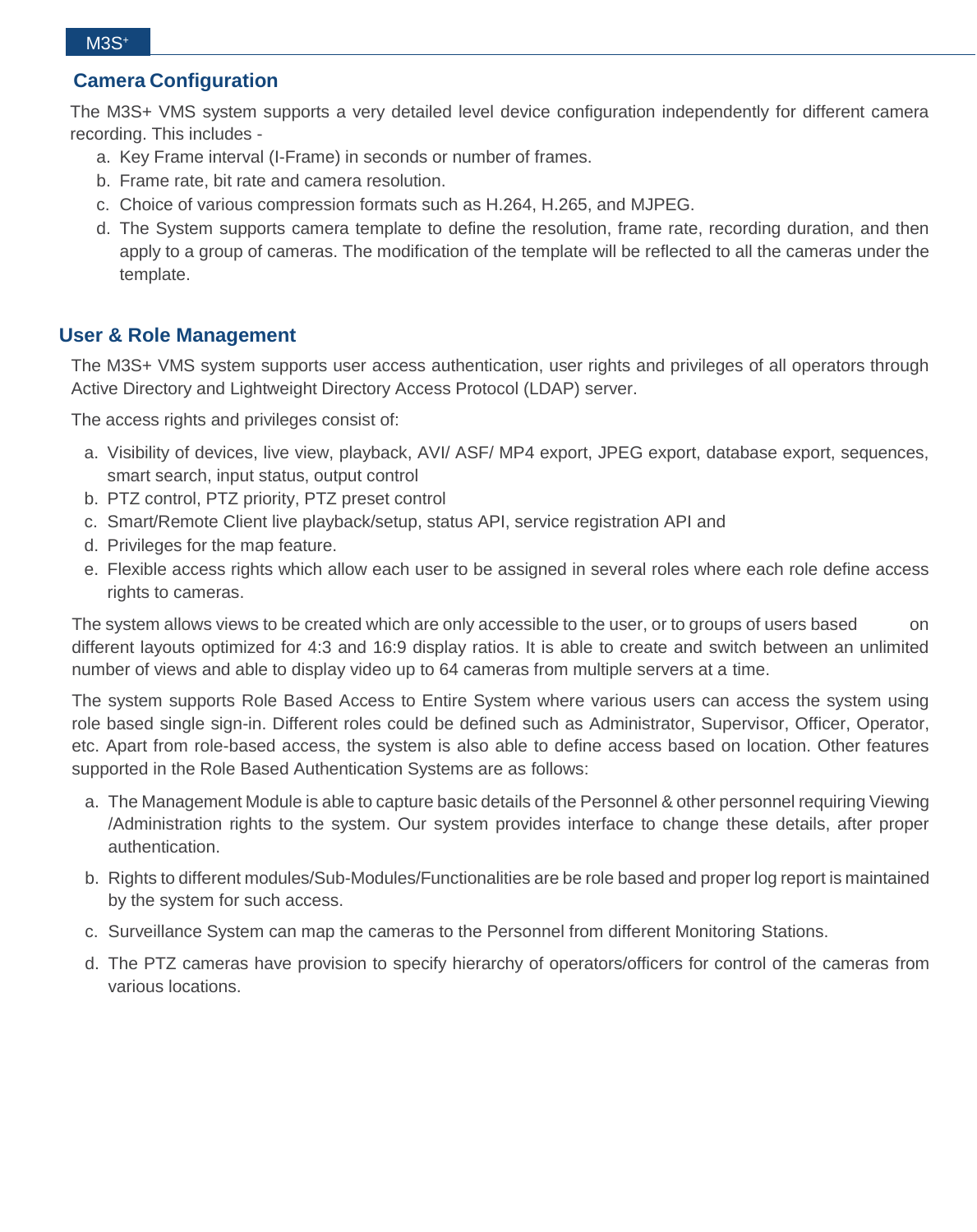#### **Server Configuration**

The M3S+ VMS system allows configuring the Recording server in hot standby mode to provide Failover and Fallback Management feature in different configurations (N:N or N:1). The switching of a server in case the primary server fails is fully automatic and does not require any manual monitoring or action from the operator. The data synchronization process is also automatic both for the recording server and database server to ensure maximum uptime and high reliability. All system configurations are stored in a database in the management server computer or on the network.

To make the system more reliable, the system also provides clustering of processing and memory load across different machines so that the failure of any single server will not cause the entire system to fail. The system is compatible with single and multiple processor servers to maximize the CPU utilization. This makes the system highly reliable especially for the available recordings while optimizing the server processor & hardware in all cases. All the camera recordings have camera ID and location or area of recording and which can be configured by the system administrator with user ID and password.

#### **Storage**

- 1. The storage solution supported by ours system is modular enough to ensure compliance to the changes in storage/recording policy, as per the deployment of the system.
- 2. The Recording Servers/System, once configured, can run independently of the Video Management system and continue to operate in the event that the Management system is off-line.
- 3. The system supports the use of separate networks, VLANs or switches for connecting the cameras to the recording servers to provide physical network separation from the clients and facilitate the use of static IP addresses for the devices.
- 4. The system supports automatic failover for Recording Servers. This functionality is accomplished by Failover Server as a standby unit that takes over in the event that one of a group of designated Recording Servers fails. Recordings can be synchronized back to the original Recording Server once it is back online. The system support multiple Failover Servers for a group of Recording Servers.
- 5. The system can be configured to provide X number of days of storage on the Primary Storage for all camera feeds (Fixed, box, PTZ, RLVD, and ANPR) based on the storage size.
- 6. The system can record the native frame rate and resolution supplied by the camera or as configured by the operator from the System Administration Server.
- 7. The system does not restrict amount of storage to be allocated for each connected device.
- 8. The online archiving capability is transparent and allow Clients to browse and archive recordings without the need to restore the archive video to a local hard drive for access.
- 9. The system allows for the frame rate, bit rate and resolution of each camera to be configured independently for recording.
- 10. The Recording Server offers different codec and frame rate (CIF, 4CIF, QCIF) options for managing the bandwidth utilization for live viewing on the Client systems for Bandwidth optimization. The Client systems have the option to have video images continually streamed or only updated on motion to conserve bandwidth between the Client systems and the Recording Server.
- 11. The Recording Server support the PTZ protocols of the Onvif Profile S supported devices.
- 12. The system supports full two-way audio between Client systems and remote devices.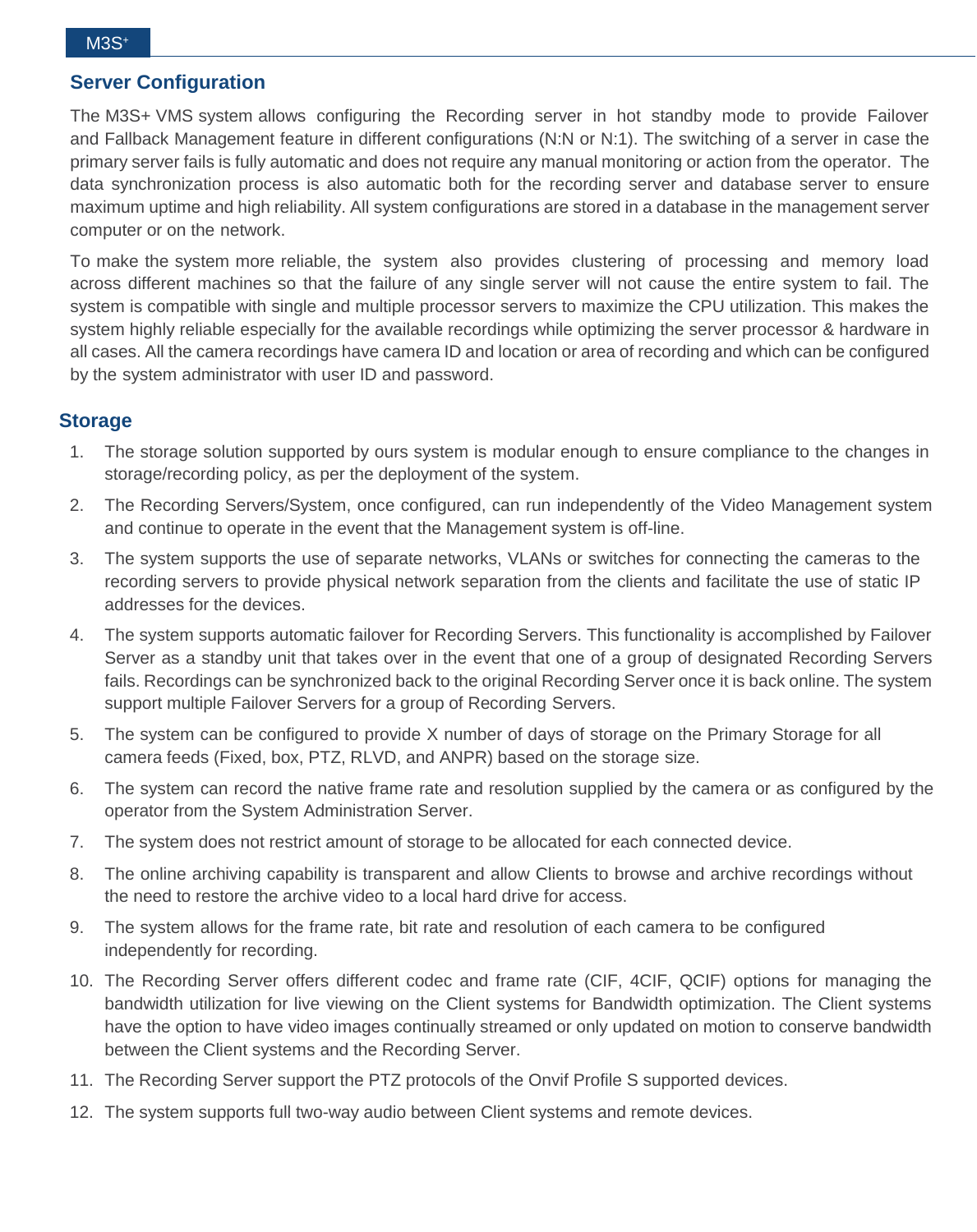#### **M3S+ VMS Management Console**

- 1. VMS Server Management Console can be used by system administrators to perform administration tasks on a single physical or virtual machine. For example, use the management console to complete the initial server setup wizard, monitor system logs and resources, troubleshoot hardware and system software issues, and gather information about the installed hardware and software components.
- 2. VMS server management console user interface is available for each instance of system software installed on either a physical server or as a virtual machine.
- 3. VMS server management systems supports Network Time Protocol (NTP) on server, which automatically sets the server time and date.
- 4. VMS server management console support configurable in a High Availability (HA) arrangement that should allow a primary server to be paired with additional failover, redundant, or long term storage media server.
- 5. These HA servers support the primary server with hot standby, redundant stream storage and playback, and long term recording storage to help ensure that functionality and recordings are not lost if the primary server goes offline.

#### **M3S+ VMS Features:**

- 1. It provides the ability to save any alarm event such as video motion detection, video loss or input received in a manner in which cannot be overwritten.
- 2. It can be integrated with any video wall for to video display.
- 3. System Registration allows for online activation and offline activation of licenses.
- 4. The Monitoring module provides a real-time overview of alarm status or technical problems while allowing for immediate visual verification and troubleshooting. It also allow for continuous monitoring of the operational status and event- triggered alarms from servers, cameras and other devices.
- 5. The Alert Log record alerts are triggered by rules which are searchable by Alert type, Source and Event type.
- 6. The System Log is searchable by Level, Source and Event Type.
- 7. The No. of operators can be defined to be independent of software licenses. The system can be configured in such a way that it can handle emergency situation, threats, natural catastrophe where the control room is able to reconfigure the VMS by adding more operators without any issue.
- 8. The system provides a windows based command and control style operator console for supporting standard and high definition IP-based cameras. The video is stored in temper-proof MP4 file format which can be played in a stand-alone windows utility player. The temper proof files can be protected by a password which is required to open and view the video file. In this way the system ensures that once recorded, the video cannot be altered; ensuring the audit trail is intact for evidential purposes.
- 9. The system provides recorded and live video playback support via desktop based application (thick client) for local viewing and browser based player (thin client) for remote viewing. Both the thin and thick client provides the capability of viewing single or multiple live and archive cameras, control PTZ camera.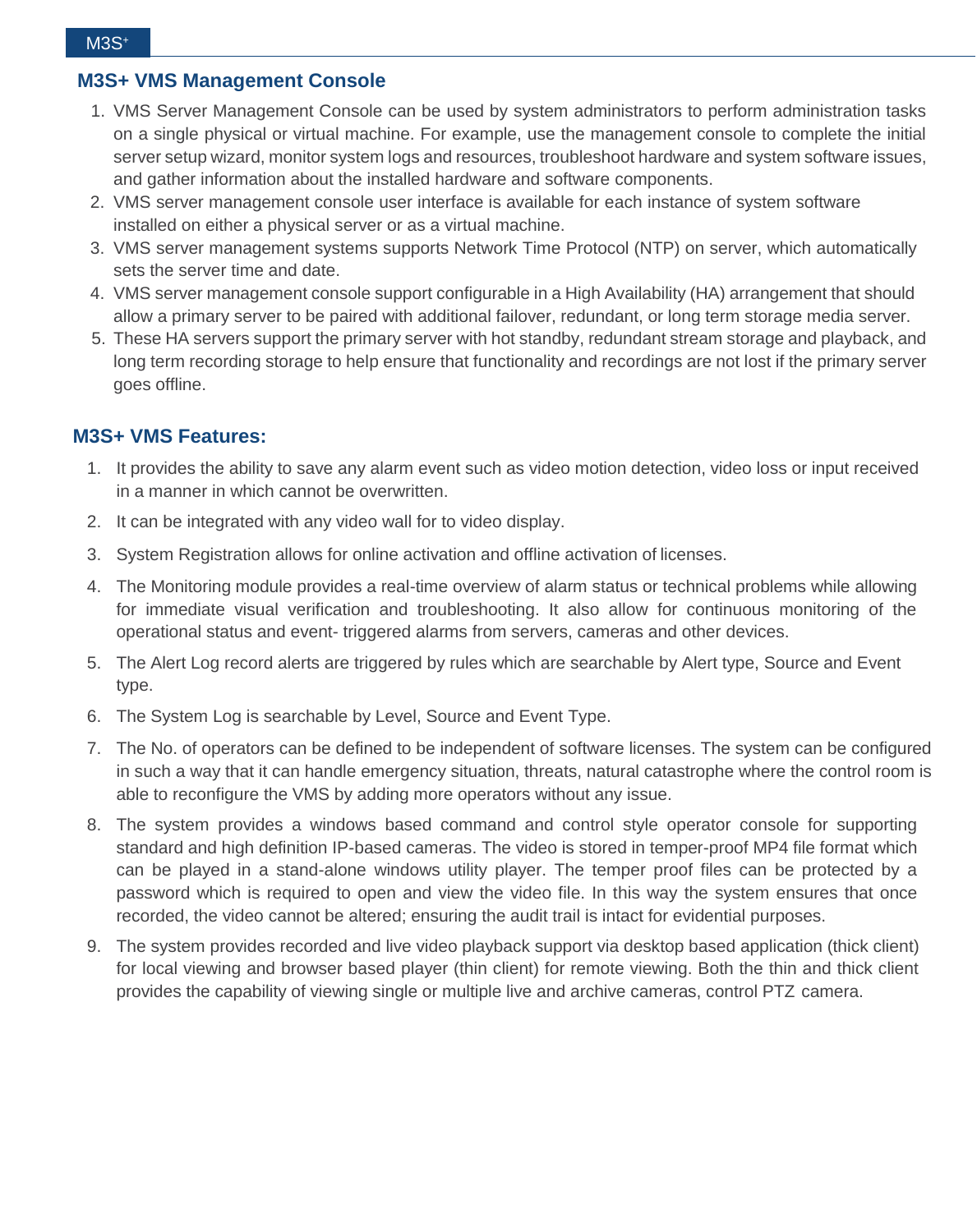#### **M3S+ VMS Operator**

- 1. VMS operations management console provides browser-based configuration and administration tool used to manage the devices, video streams, archives, and policies for video management system deployment.
- 2. It can manage physical devices to Add, configure and monitor the cameras, servers, and encoders that provide live and recorded video.
- 3. It can manage server services to Configure, enable or disable server services, such as the recording servers that manage video playback and recording.
- 4. It supports backup and restore to backup the system configuration, and optionally include historical data (such as alerts).
- 5. If required, VMS operations management console can be configured as a redundant pair for HA to ensure uninterrupted system access for users and administrators.
- 6. The System provide storage monitoring facility for the total storage and used storage on the server. It also provides Camera Count Features to calculate the number of cameras currently added on the server.
- 7. The system administrators have rights to hide live or recorded video from operator for specific cameras. The system allows to hide all live video streams, all recorded video, or recorded video for specific time spans.
- 8. It allows to pause live video streams and it can be configured as the default option. If required, system administrator can disable this feature. This feature can be assigned to a user group level which allow users of this group to Pause Live Video when viewing live video streams.
- 9. Supports Desktop based video clip player which can be used to view video clip files. The Video player application includes these workspaces: Video workspace & Wall workspace.
- 10. Provides video clip management to view, download and delete MP4 clips that are stored on the server.
- 11. The recording and event policies can used to create recording schedules, define event-triggered actions, and configure motion detection and other features.
- 12. Camera recording management supports recording management to view the recordings available on a camera's local storage device (such as an SD card), and copy them to the server.
- 13. Camera recording management system have option to merge recorded primary & secondary streams. A camera's recordings from Stream A and Stream B can be played through a single timeline. For example, application can record continuous video throughout the night at a lower quality, but also record high quality video whenever an event occurs. Both these video can be displayed in a single timeline.
- 14. The Health Dashboard provides an overall snapshot of the recording servers, cameras and encoders added in the system. The dashboard provide overall information, information about a specific device, or the estimated number of cameras that can be added to a recording Server, and other information.
- 15. The application can be launched in Video wall mode which launches the application in monitoring mode for unattended workstations. The unattended mode allows video monitoring windows to display video walls without access to the monitoring console configuration interface. The unattended screens can remain open even is the keyboard and mouse are disconnected, and can (optionally) re-appear when the workstation is rebooted.
- 16. Allows to add users, views and video walls available in the desktop application.
- 17. Allow to configure the camera, streams and recording schedules.
- 18. The Client application is a full-featured monitoring application which provide access to the cameras and video from a single screen. It includes the following workspaces and features:
	- a) Video workspace, Wall workspace, Alert workspace and Maps workspace support.
	- b) Forensic analysis tools such as thumbnail search (can be provided on request) to quickly locate specific scenes or events in recorded video without fast-forwarding or rewinding. Thumbnail search display a range of video as thumbnail images, which allow to identify a portion of the recording to review.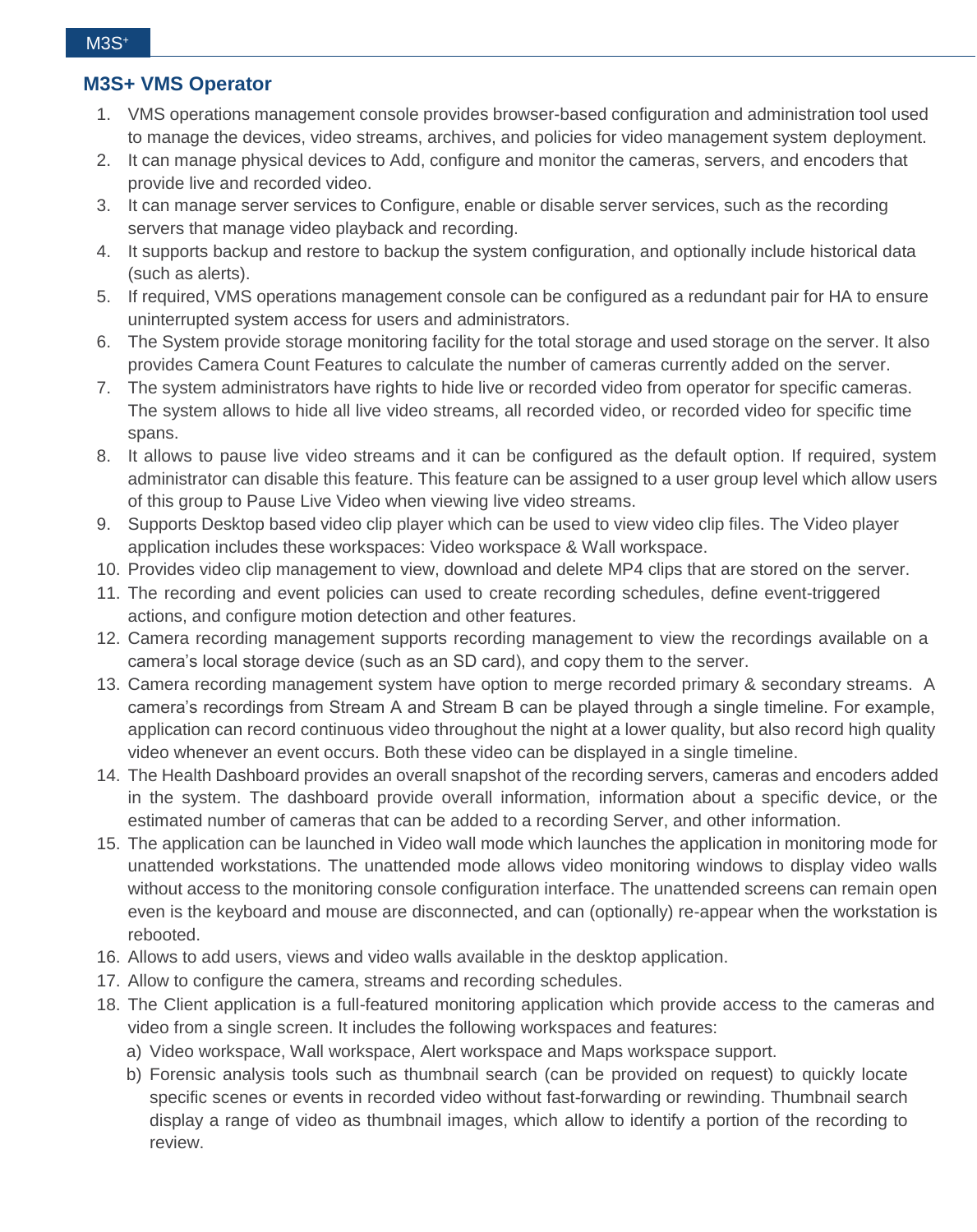# **Advantages of Working with HFCL…**

### For Customers and End Users

- HFCL adopts both direct and indirect channels to serve its customer and decision is purely based on the best model to serve
- HFCL brings in a very strong domain expertise
- One among the very few OEMs who take entire system/solution responsibility
- HFCL collaborates with other ecosystem partners to serve its customers

#### For System Integrators

- HFCL believes in long term partnership with mutual benefits
- Offers comprehensive solutions covering VMS, Video Analytics, ANPR, RLVD, SVD etc.
- In-country Research and Development team to assist partners with customizations/modifications
- Offers Global expertise with Indian competitiveness

### For Government Agencies and Consultants

- HFCL offers support in conceptualizing, designing and implementation
- Has strong System Integration/Field Experience
- Can take up developmental activities to meet unique requirements

# **Our Expertise andUnique Advantages**

| Conceptualizing, designing &<br>Implementation support for<br>solutions based on M3S <sup>+</sup><br>platform | <b>Strong R&amp;D Focus</b>                             | In-country Technology teams<br>for Customization and<br>Localization |
|---------------------------------------------------------------------------------------------------------------|---------------------------------------------------------|----------------------------------------------------------------------|
| Player with strong background<br>of System<br>Integration/Fieldwork                                           | Best of Global expertise and<br>Indian entrepreneurship | Pan India Presence and<br>Infrastructure                             |
| Comprehensive solution<br>covering VMS, Analytics,<br>ANPR, RLVD, SVD etc.                                    | Partnership approach with all<br>stake holders          | Long-term Player with over two<br>decades of Global Experience       |